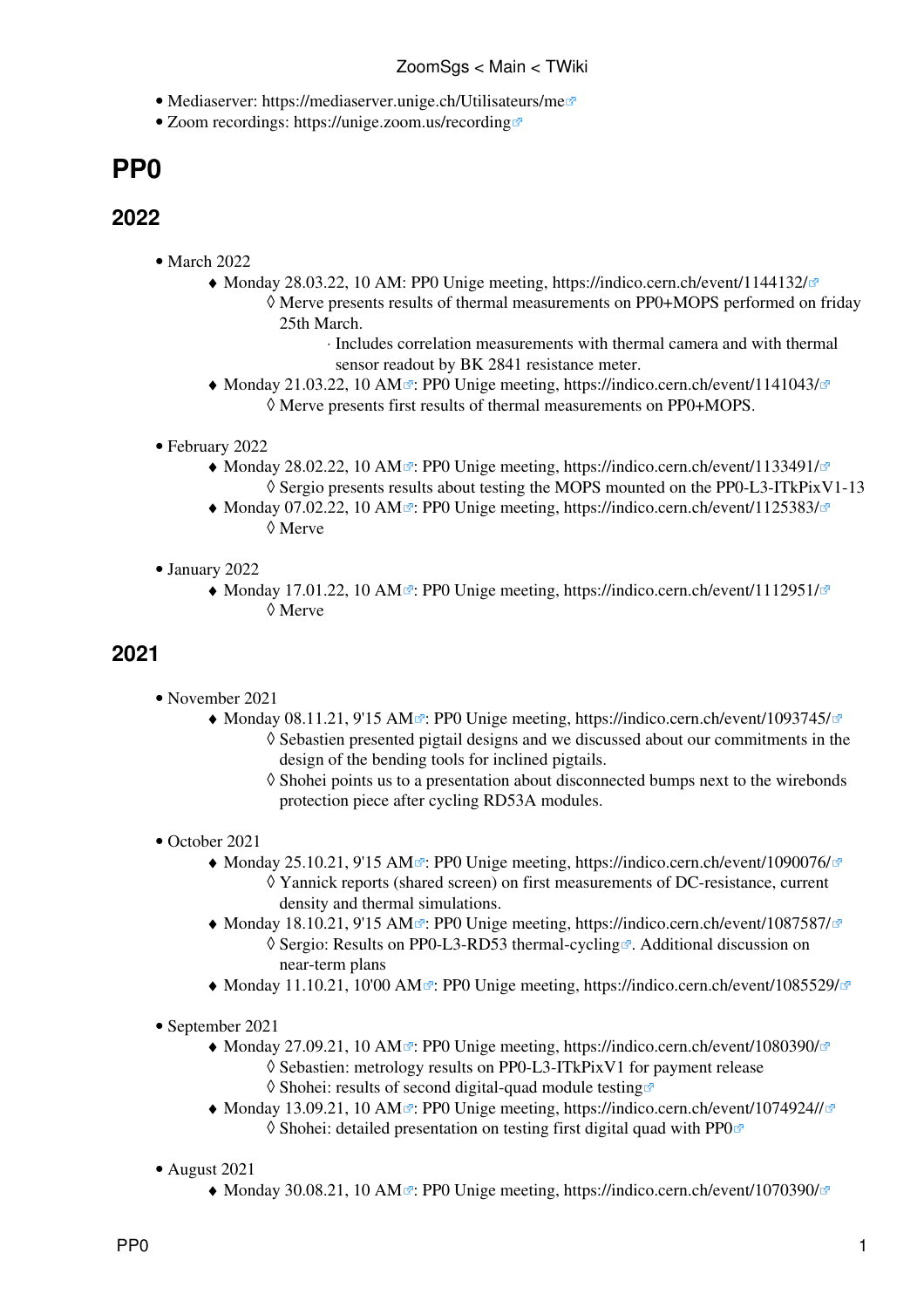- [Monday 23.08.21, 10 AM](https://mediaserver.unige.ch/play/152371)<sup>2</sup>: PP0 Unige meeting,<https://indico.cern.ch/event/1067503/> First meeting after summer break. Yannick reports on his simulation results. Shohei ◊ about the progresses on reading out the RD53 digital quad module via PP0
- June 2021
	- [Monday 28.06.21, 10 AM](https://mediaserver.unige.ch/play/152372)<sup>2</sup>: PP0 Unige meeting,<https://indico.cern.ch/event/1053522/>  $\Diamond$  Shohei: [testing the digital quad with different fw](https://indico.cern.ch/event/1053522/contributions/4427722/attachments/2271923/3858670/PP0_testing_20210628.pdf) $\circ$  $\Diamond$  Sergio: [First look at the thermal cycling test](https://indico.cern.ch/event/1053522/contributions/4427722/attachments/2271923/3898969/280621_sgs_pp0.pdf) $\circ$
	- $\blacklozenge$  [Monday 21.06.21, 10 AM](https://mediaserver.unige.ch/play/152373) $\mathbb{Z}$ : PP0 Unige meeting,<https://indico.cern.ch/event/1050316/> $\mathbb{Z}$
	- [Monday 14.06.21, 10 AM](https://mediaserver.unige.ch/play/151724)<sup>®</sup>: PP0 Unige meeting,<https://indico.cern.ch/event/1047535/> ◊ Sergio presents summary of the tolerances for the Z-ray through-holes
	- [Monday 07.06.21, 10 AM](https://mediaserver.unige.ch/play/151542)<sup>2</sup>: PP0 Unige meeting,<https://indico.cern.ch/event/1046777/> ◊ Shohei presents first tests on new digital quad after having it swapped with CERN
- May 2021
	- $\blacklozenge$  [Monday 31.05.21, 10 AM](https://mediaserver.unige.ch/play/151554)  $\blacktriangledown$ : PP0 Unige meeting,<https://indico.cern.ch/event/1043387/> $\blacktriangledown$
	- [Wednesday 26.05.21, 9 AM](https://mediaserver.unige.ch/play/151564)<sup>2</sup>: Meeting with Yannick about FASER preshower, DAQ and calibration
	- $\blacklozenge$  [Monday 17.05.21, 10 AM](https://mediaserver.unige.ch/play/151555)<sup> $\mathbb{Z}$ </sup>: PP0 Unige meeting,<https://indico.cern.ch/event/1039766/> $\mathbb{Z}$
	- [Monday 10.05.21, 10 AM](https://mediaserver.unige.ch/play/151556)<sup>2</sup>: PP0 Unige meeting,<https://indico.cern.ch/event/1037668/> ◊ Sultan: [updated new test-PCBs design](https://indico.cern.ch/event/1037668/contributions/4357282/attachments/2241691/3800986/Modified%20New%20Test-boards%207May2021.pdf)
	- [Monday 03.05.21, 10 AM](https://mediaserver.unige.ch/play/151559)<sup> $\alpha$ </sup>: PP0 Unige meeting<https://indico.cern.ch/event/1034760/> ◊ Danny: [Test-board DPNC464: CAN interface board for the MOPS in PP0](https://indico.cern.ch/event/1034760/contributions/4345557/attachments/2237476/3792843/ATLAS_ITk%28DPNC464%29.pdf)  $\Diamond$  Shohei: [results using new chiller](https://indico.cern.ch/event/1034760/contributions/4345556/attachments/2237482/3792850/PP0_testing_20210503.pdf)
- April 2021
	- [Tuesday 27.04.21, 9'15 AM](https://mediaserver.unige.ch/play/151565)<sup>®</sup>: Meeting with Sebastien about new frame and about moving FireFly position in PP0
	- [Monday 26.04.21, 10 AM](https://mediaserver.unige.ch/play/151560)<sup>®</sup>: PP0 Unige meeting<https://indico.cern.ch/event/1031455/>
		- $\Diamond$  Sebastien: [report on gluing of inserts, metrology on L3 SP2 proto0 mechanical PP0](https://indico.cern.ch/event/1031455/contributions/4331161/attachments/2232757/3783690/2021_04%28APRIL%29_26_UNIGE_PP0.pdf) $\degree$ ◊ Sultan: [updated test report](https://indico.cern.ch/event/1031455/contributions/4331164/attachments/2232745/3783692/Updated%20Report%2026-04-2021.pdf)
			- ◊ Sergio: [Update on MOPS testing](https://indico.cern.ch/event/1031455/contributions/4331164/attachments/2232745/3783689/260421_sgs_MOPS.pdf)
- March 2021
	- [Monday 29.03.21, 10 AM](https://mediaserver.unige.ch/play/151561)<sup>«</sup> PP0 Unige meeting<https://indico.cern.ch/event/1022973/> ◊ Sebastien: [Commisioningof gluingjigfor PP0 inserts](https://indico.cern.ch/event/1022973/contributions/4294488/attachments/2217226/3753937/2021_03%28MARCH%29_29_PP0_UNIGE.pdf)
	- [Monday 15.03.21, 10 AM](https://mediaserver.unige.ch/play/145796)<sup>®</sup>: PP0 Unige meeting,<https://indico.cern.ch/event/1018369/> Danny: checks on MOPS board, calculation of round-trip resistance with three ◊ different methods
		- ◊ Sultan: thermal measurements on PP0 bottom-side, first view at redesign of test-boards with updated Z-ray footprint
	- [Thursday 11.03.21, 1 PM](https://mediaserver.unige.ch/play/145655)<sup>2</sup>: discussion with Yannick et Daniel sur planning mesures avec VNA
	- $\blacklozenge$  [Monday 08.03.21, 10 AM](https://mediaserver.unige.ch/play/145365)<sup>®</sup>: PP0 Unige meeting,<https://indico.cern.ch/event/1015793/><sup>®</sup>
	- $\blacklozenge$  [Monday 01.03.21, 10 AM](https://mediaserver.unige.ch/play/144510)<sup> $\textcircled{r}$ </sup>: PP0 Unige meeting,<https://indico.cern.ch/event/1013140/> $\textcircled{r}$
- February 2021
	- ♦ [Monday 22.02.21, 10 AM](https://mediaserver.unige.ch/play/143876) : PP0 Unige meeting,<https://indico.cern.ch/event/1009730/>
	- [Monday 08.02.21, 10 AM](https://mediaserver.unige.ch/play/143210)<sup>2</sup>: PP0 Unige meeting, with discussion about tolerances of holes and Sultan's results, <https://indico.cern.ch/event/1006260/>
	- $\blacklozenge$  [Tuesday 02.01.21, 2 PM](https://mediaserver.unige.ch/play/143098)<sup> $\blacktriangledown$ </sup>: discussion avec Mr. Sebastien Rotzer (ELFAB)
	- [Monday 01.02.21, 10 AM](https://mediaserver.unige.ch/play/143105)<sup>®</sup>: PP0 Unige meeting, with discussion about bad-quality second batch,<https://indico.cern.ch/event/1003386/>